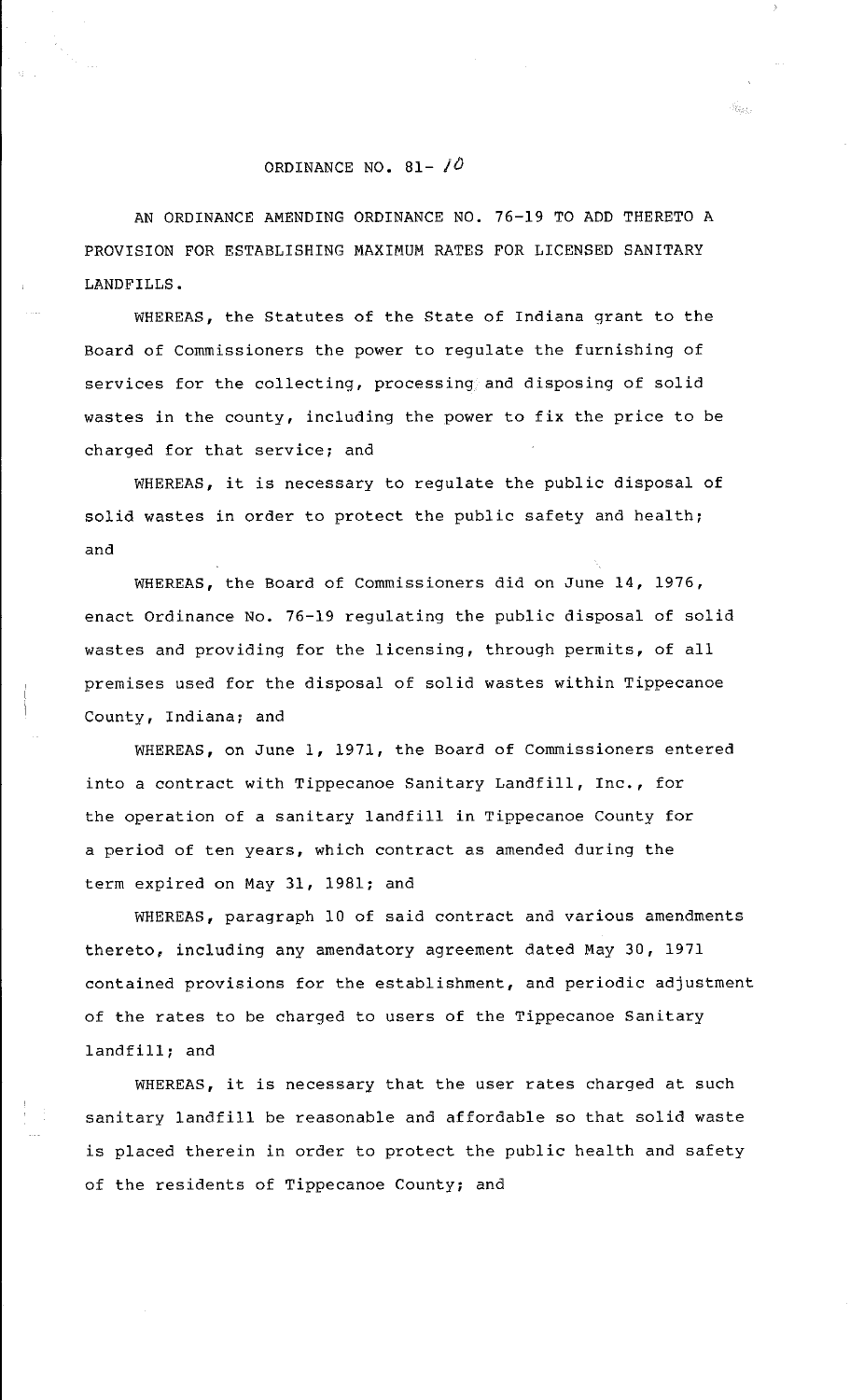WHEREAS, because of the expiration of the contract dated June 1, 1971, with Tippecanoe Sanitary Landfill, Inc. as amended there are now no approved rates in effect at the Tippecanoe County Sanitary Landfill; and

WHEREAS, it is necessary in the public interest to provide a reasonable and fair method for the establishment and periodic adjustment of maximum rates to be charged by persons operating sanitary landfills in Tippecanoe County to the users thereof in order to promote the public health and safety of Tippecanoe County.

NOW, THEREFORE, BE IT ORDAINED and enacted by the Board of Commissioners of the County of Tippecanoe, State of Indiana, as follows:

1. Ordinance 76-19 enacted on the 14th day of June, 1976, is hereby amended by the addition thereto of the following ARTICLE:

## "ARTICLE IIA MAXIMUM RATES

SECTION 201A: No person now or hereafter holding an unrevoked permit issued from the Health Officer pursuant to Section 202 shall charge any user of a Sanitary Landfill any sum for disposal of garbage, rubbish, or refuse therein in excess of those maximum charges established pursuant to the provisions of this Article.

SECTION 202A: Whenever any person now or hereafter holding an unrevoked permit issued pursuant to Section 202 desires to charge rates in excess of those then in effect such person shall file a verified petition with the Board of Commissioners requesting permission to do so which petition shall include the following information:

1. Name and address of petitioner.

2. Disposal site.

3. Number and expiration of disposal site permit.

4. Maximum rates then established for such disposal site.

 $-2-$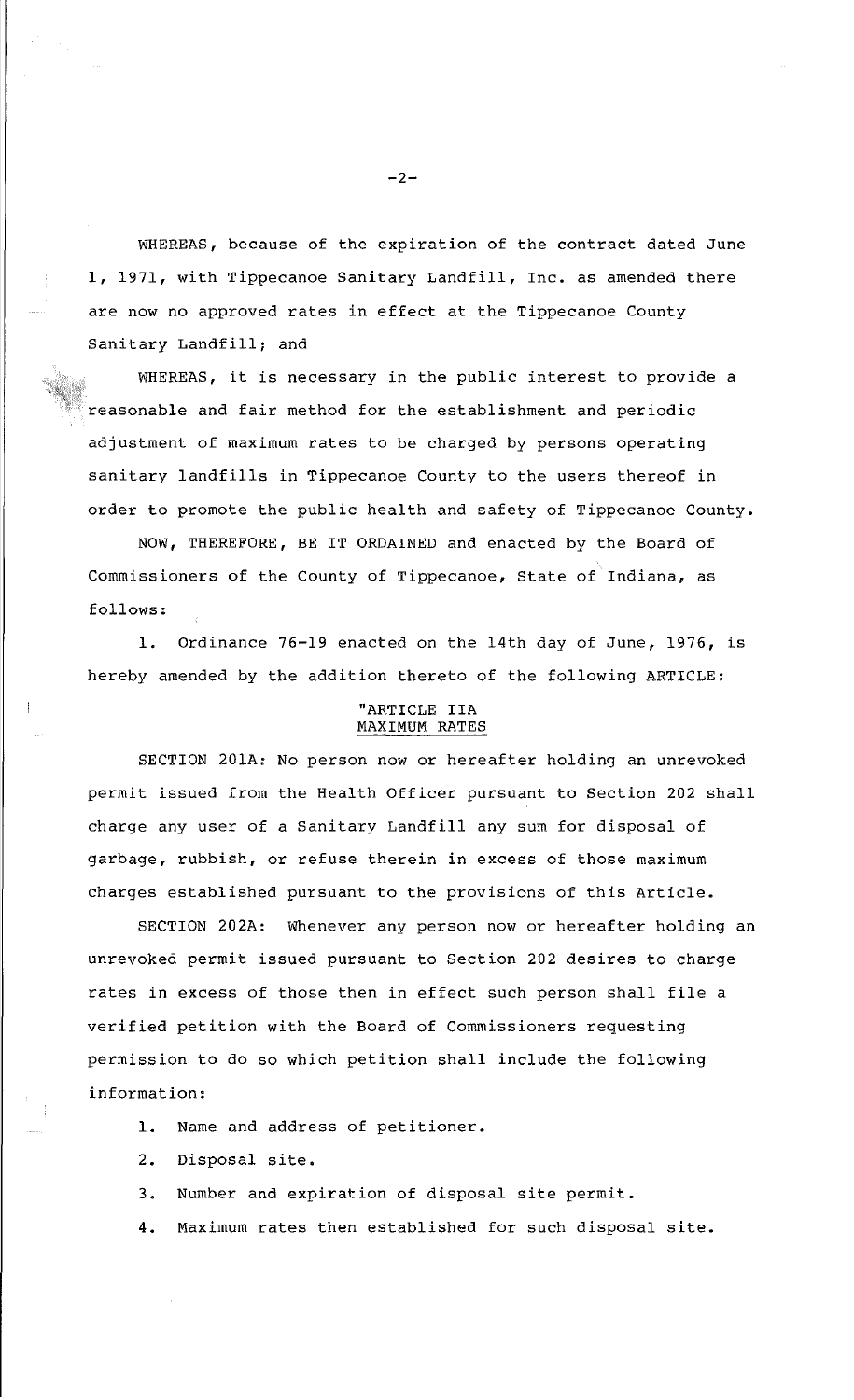5. New maximum rates requested for such disposal site.

6. Date maximum rates in effect were established.

7. Level of the Construction Cost Index published by the Engineering News Record on date rates in effect were set.

8. Level of Constuction Cost Index at most recent date of publication at time petition is filed.

9. Reasons for requested increase.

10. Signature of person seeking increase or an officer thereof.

SECTION 203A: Whenever a petition is received by the Board of Commissioners pursuant to Section 202A, the Board of Commissioners shall hold a public hearing thereon within fifteen (15) days of the date of receipt thereof, and shall act thereon within thirty (30) days of the date of receipt thereof.

SECTION 204A: In no event shall the maximum rates authorized or established by the Board of Commissioners for the present Tippecanoe Sanitary Landfill be less than the rates in effect on May 1, 1981 at the Tippecanoe Sanitary Landfill plus the percentage of increase in the level of the Construction Cost Index after January 1, 1981.

SECTION 205A: In the event that the Board of Commissioners fail to set new rates within thirty (30) days of the date of receipt of such verified petition, the rates petitioned for therein shall be, and remain, in effect until final action is taken by the Board of Commissioners on such petition.

SECTION 206A: No petition to increase the maximum rates shall be filed pursuant to Section 202A until the expiration of six (6) months from the date of filing the last previous petition for a rate increase or decrease at such disposal site.

SECTION 207A: Until otherwise established pursuant to the provisions of this Article, the maximum rates to be charged at the present Tippecanoe Sanitary Landfill shall be those in effect thereon on May 31, 1981, plus the percentage of increase in the level of the

 $-3-$